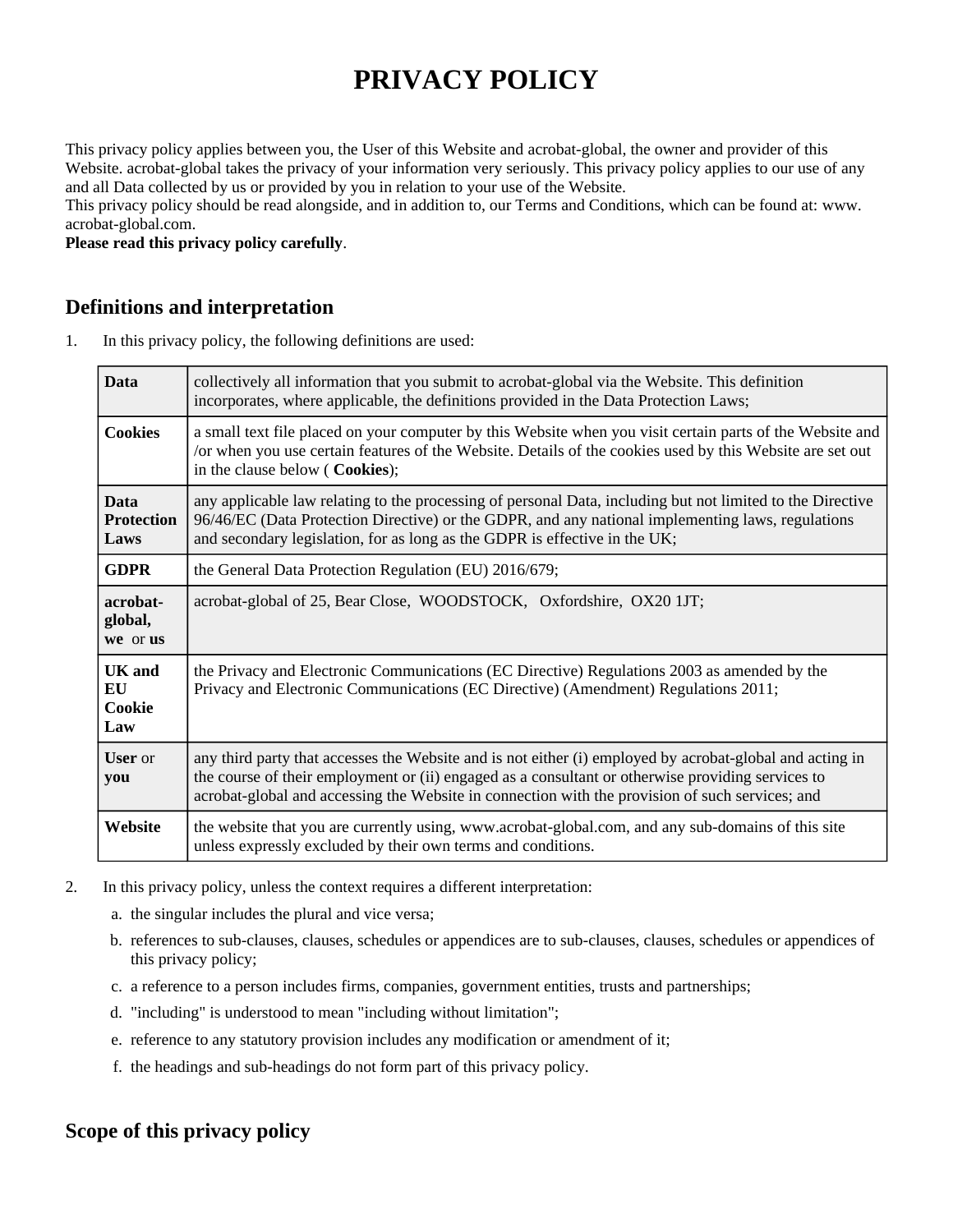- 3. This privacy policy applies only to the actions of acrobat-global and Users with respect to this Website. It does not extend to any websites that can be accessed from this Website including, but not limited to, any links we may provide to social media websites.
- 4. For purposes of the applicable Data Protection Laws, acrobat-global is the "data controller". This means that acrobatglobal determines the purposes for which, and the manner in which, your Data is processed.

### **Data collected**

- 5. We may collect the following Data, which includes personal Data, from you:
	- a. name;
	- b. job title;
	- c. profession;
	- d. contact Information such as email addresses and telephone numbers;

in each case, in accordance with this privacy policy.

#### **How we collect Data**

- 6. We collect Data in the following ways:
	- a. data is given to us by you ;
	- b. data is received from other sources; and
	- c. data is collected automatically.

#### **Data that is given to us by you**

- 7. acrobat-global will collect your Data in a number of ways, for example:
	- a. when you contact us through the Website, by telephone, post, e-mail or through any other means;
	- b. when you register with us and set up an account to receive our products/services;
	- c. when you complete surveys that we use for research purposes (although you are not obliged to respond to them);
	- d. when you enter a competition or promotion through a social media channel;
	- e. when you make payments to us, through this Website or otherwise;
	- f. when you elect to receive marketing communications from us;
	- g. when you use our services;

in each case, in accordance with this privacy policy.

# **Data that is received from publicly available third parties sources**

- 8. We will receive Data about you from the following publicly available third party sources:
	- a. LinkedIn;
	- b. Facebook;
	- c. Twitter;
	- d. Instagram;
	- e. .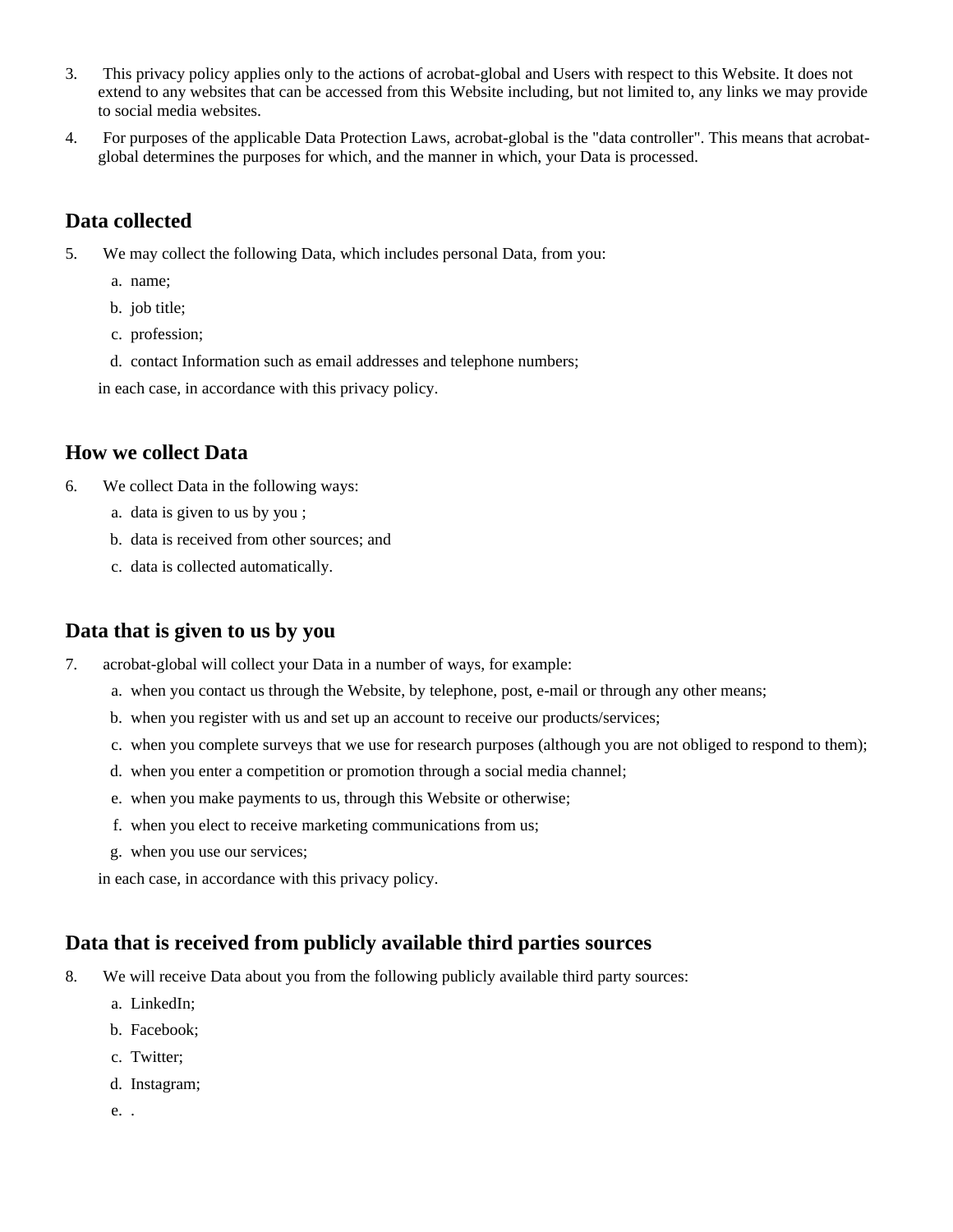# **Data that is collected automatically**

- 9. To the extent that you access the Website, we will collect your Data automatically, for example:
	- a. we automatically collect some information about your visit to the Website. This information helps us to make improvements to Website content and navigation, and includes your IP address, the date, times and frequency with which you access the Website and the way you use and interact with its content.
	- b. we will collect your Data automatically via cookies, in line with the cookie settings on your browser. For more information about cookies, and how we use them on the Website, see the section below, headed "Cookies".

# **Our use of Data**

- 10. Any or all of the above Data may be required by us from time to time in order to provide you with the best possible service and experience when using our Website. Specifically, Data may be used by us for the following reasons:
	- a. internal record keeping;
	- b. improvement of our products / services;
	- c. transmission by email of marketing materials that may be of interest to you;
	- d. contact for market research purposes which may be done using email, telephone, fax or mail. Such information may be used to customise or update the Website;

in each case, in accordance with this privacy policy.

- 11. We may use your Data for the above purposes if we deem it necessary to do so for our legitimate interests. If you are not satisfied with this, you have the right to object in certain circumstances (see the section headed "Your rights" below).
- 12. For the delivery of direct marketing to you via e-mail, we'll need your consent, whether via an opt-in or soft-opt-in:
	- a. soft opt-in consent is a specific type of consent which applies when you have previously engaged with us (for example, you contact us to ask us for more details about a particular product/service, and we are marketing similar products/services). Under "soft opt-in" consent, we will take your consent as given unless you opt-out.
	- b. for other types of e-marketing, we are required to obtain your explicit consent; that is, you need to take positive and affirmative action when consenting by, for example, checking a tick box that we'll provide.
	- c. if you are not satisfied about our approach to marketing, you have the right to withdraw consent at any time. To find out how to withdraw your consent, see the section headed "Your rights" below.
- 13. When you register with us and set up an account to receive our services, the legal basis for this processing is the performance of a contract between you and us and/or taking steps, at your request, to enter into such a contract.

#### **Who we share Data with**

- 14. We may share your Data with the following groups of people for the following reasons:
	- a. our employees, agents and/or professional advisors to obtain advice from professional advisers;

in each case, in accordance with this privacy policy.

#### **Keeping Data secure**

- 15. We will use technical and organisational measures to safeguard your Data, for example:
	- a. access to your account is controlled by a password and a user name that is unique to you.
	- b. we store your Data on secure servers.
- 16. Technical and organisational measures include measures to deal with any suspected data breach. If you suspect any misuse or loss or unauthorised access to your Data, please let us know immediately by contacting us via this e-mail address: gaynoralevizos@gmail.com.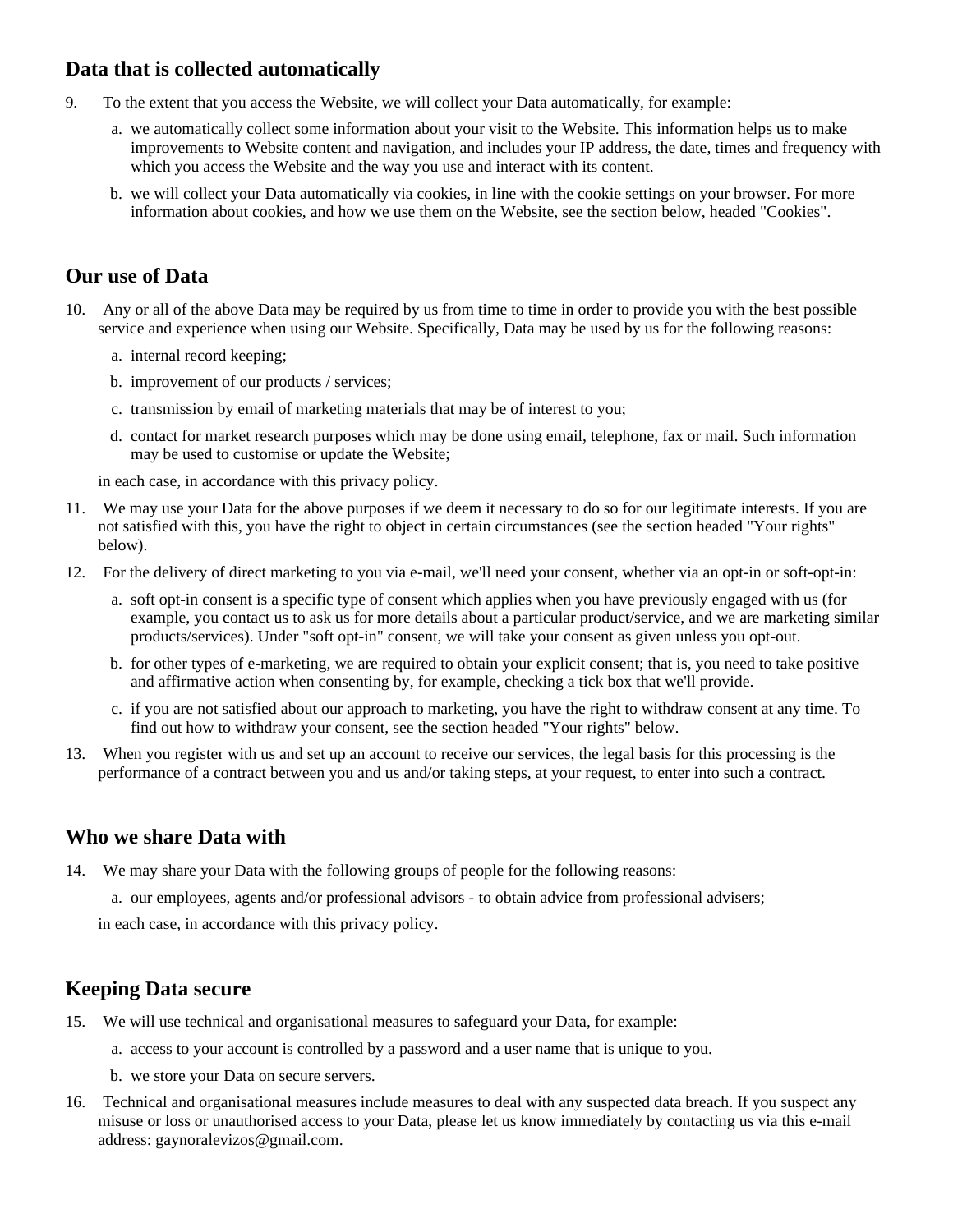17. If you want detailed information from Get Safe Online on how to protect your information and your computers and devices against fraud, identity theft, viruses and many other online problems, please visit www.getsafeonline.org. Get Safe Online is supported by HM Government and leading businesses.

#### **Data retention**

- 18. Unless a longer retention period is required or permitted by law, we will only hold your Data on our systems for the period necessary to fulfil the purposes outlined in this privacy policy or until you request that the Data be deleted.
- 19. Even if we delete your Data, it may persist on backup or archival media for legal, tax or regulatory purposes.

#### **Your rights**

- 20. You have the following rights in relation to your Data:
	- a. **Right to access** the right to request (i) copies of the information we hold about you at any time, or (ii) that we modify, update or delete such information. If we provide you with access to the information we hold about you, we will not charge you for this, unless your request is "manifestly unfounded or excessive." Where we are legally permitted to do so, we may refuse your request. If we refuse your request, we will tell you the reasons why.
	- b. **Right to correct** the right to have your Data rectified if it is inaccurate or incomplete.
	- c. **Right to erase** the right to request that we delete or remove your Data from our systems.
	- d. **Right to restrict our use of your Data** the right to "block" us from using your Data or limit the way in which we can use it.
	- e. **Right to data portability** the right to request that we move, copy or transfer your Data.
	- f. **Right to object** the right to object to our use of your Data including where we use it for our legitimate interests.
- 21. To make enquiries, exercise any of your rights set out above, or withdraw your consent to the processing of your Data (where consent is our legal basis for processing your Data), please contact us via this e-mail address: gaynoralevizos@gmail.com.
- 22. If you are not satisfied with the way a complaint you make in relation to your Data is handled by us, you may be able to refer your complaint to the relevant data protection authority. For the UK, this is the Information Commissioner's Office (ICO). The ICO's contact details can be found on their website at https://ico.org.uk/.
- 23. It is important that the Data we hold about you is accurate and current. Please keep us informed if your Data changes during the period for which we hold it.

#### **Transfers outside the European Economic Area**

- 24. Data which we collect from you may be stored and processed in and transferred to countries outside of the European Economic Area (EEA). For example, this could occur if our servers are located in a country outside the EEA or one of our service providers is situated in a country outside the EEA.
- 25. We will only transfer Data outside the EEA where it is compliant with data protection legislation and the means of transfer provides adequate safeguards in relation to your data, eg by way of data transfer agreement, incorporating the current standard contractual clauses adopted by the European Commission, or by signing up to the EU-US Privacy Shield Framework, in the event that the organisation in receipt of the Data is based in the United States of America.
- 26. To ensure that your Data receives an adequate level of protection, we have put in place appropriate safeguards and procedures with the third parties we share your Data with. This ensures your Data is treated by those third parties in a way that is consistent with the Data Protection Laws.

#### **Links to other websites**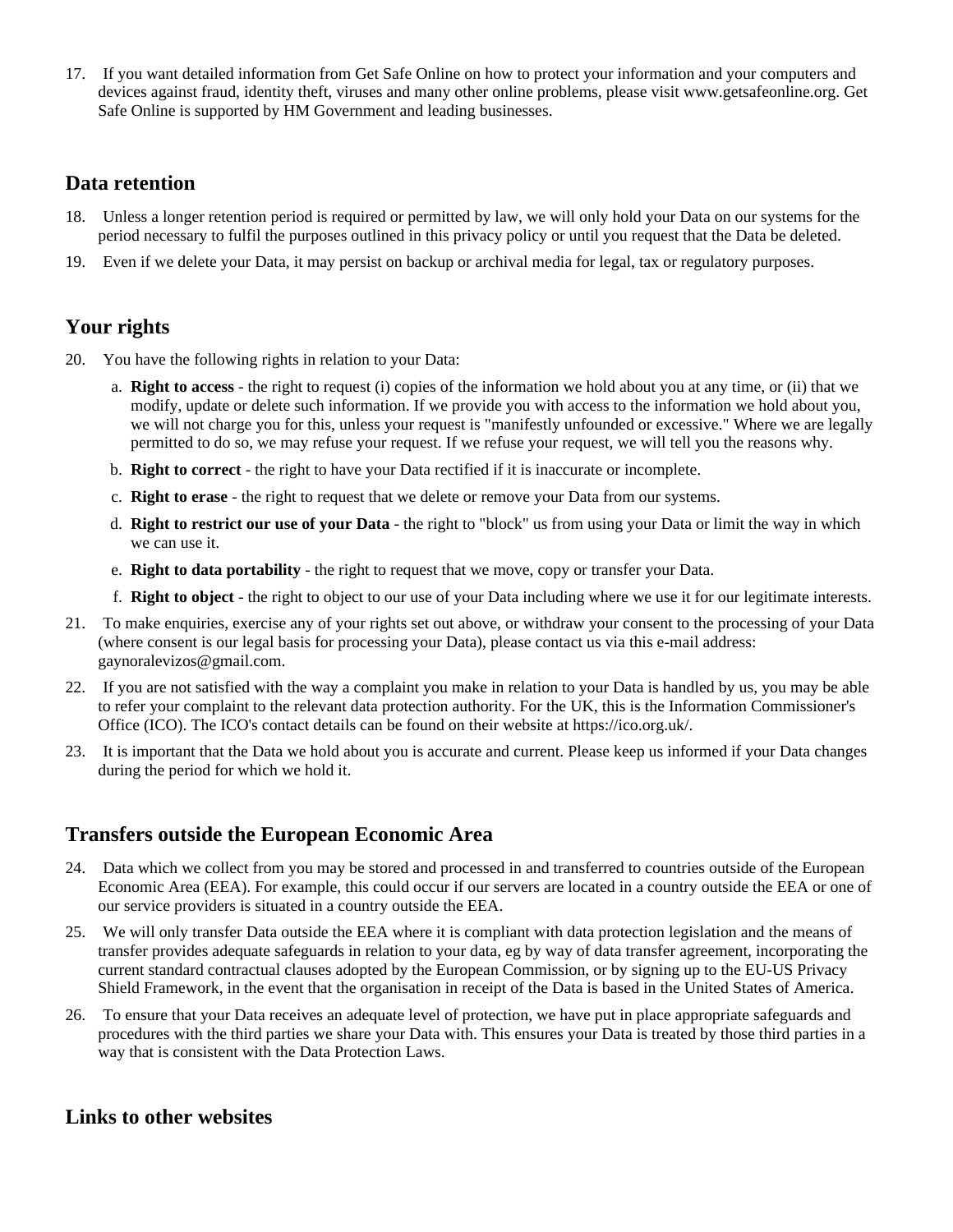27. This Website may, from time to time, provide links to other websites. We have no control over such websites and are not responsible for the content of these websites. This privacy policy does not extend to your use of such websites. You are advised to read the privacy policy or statement of other websites prior to using them.

#### **Changes of business ownership and control**

- 28. acrobat-global may, from time to time, expand or reduce our business and this may involve the sale and/or the transfer of control of all or part of acrobat-global. Data provided by Users will, where it is relevant to any part of our business so transferred, be transferred along with that part and the new owner or newly controlling party will, under the terms of this privacy policy, be permitted to use the Data for the purposes for which it was originally supplied to us.
- 29. We may also disclose Data to a prospective purchaser of our business or any part of it.
- 30. In the above instances, we will take steps with the aim of ensuring your privacy is protected.

#### **Cookies**

- 31. This Website may place and access certain Cookies on your computer. acrobat-global uses Cookies to improve your experience of using the Website and to improve our range of products and services. acrobat-global has carefully chosen these Cookies and has taken steps to ensure that your privacy is protected and respected at all times.
- 32. All Cookies used by this Website are used in accordance with current UK and EU Cookie Law.
- 33. Before the Website places Cookies on your computer, you will be presented with a message bar requesting your consent to set those Cookies. By giving your consent to the placing of Cookies, you are enabling acrobat-global to provide a better experience and service to you. You may, if you wish, deny consent to the placing of Cookies; however certain features of the Website may not function fully or as intended.
- 34. This Website may place the following Cookies:

| <b>Type of Cookie</b>          | <b>Purpose</b>                                                                                                                                                                                                                                                                     |
|--------------------------------|------------------------------------------------------------------------------------------------------------------------------------------------------------------------------------------------------------------------------------------------------------------------------------|
| Strictly necessary cookies     | These are cookies that are required for the operation of our website. They<br>include, for example, cookies that enable you to log into secure areas of our<br>website, use a shopping cart or make use of e-billing services.                                                     |
| Analytical/performance cookies | They allow us to recognise and count the number of visitors and to see how<br>visitors move around our website when they are using it. This helps us to<br>improve the way our website works, for example, by ensuring that users are<br>finding what they are looking for easily. |
| <b>Functionality cookies</b>   | These are used to recognise you when you return to our website. This enables us<br>to personalise our content for you, greet you by name and remember your<br>preferences (for example, your choice of language or region).                                                        |

- 35. You can find a list of Cookies that we use in the Cookies Schedule.
- 36. You can choose to enable or disable Cookies in your internet browser. By default, most internet browsers accept Cookies but this can be changed. For further details, please consult the help menu in your internet browser.
- 37. You can choose to delete Cookies at any time; however you may lose any information that enables you to access the Website more quickly and efficiently including, but not limited to, personalisation settings.
- 38. It is recommended that you ensure that your internet browser is up-to-date and that you consult the help and guidance provided by the developer of your internet browser if you are unsure about adjusting your privacy settings.
- 39. For more information generally on cookies, including how to disable them, please refer to aboutcookies.org. You will also find details on how to delete cookies from your computer.

#### **General**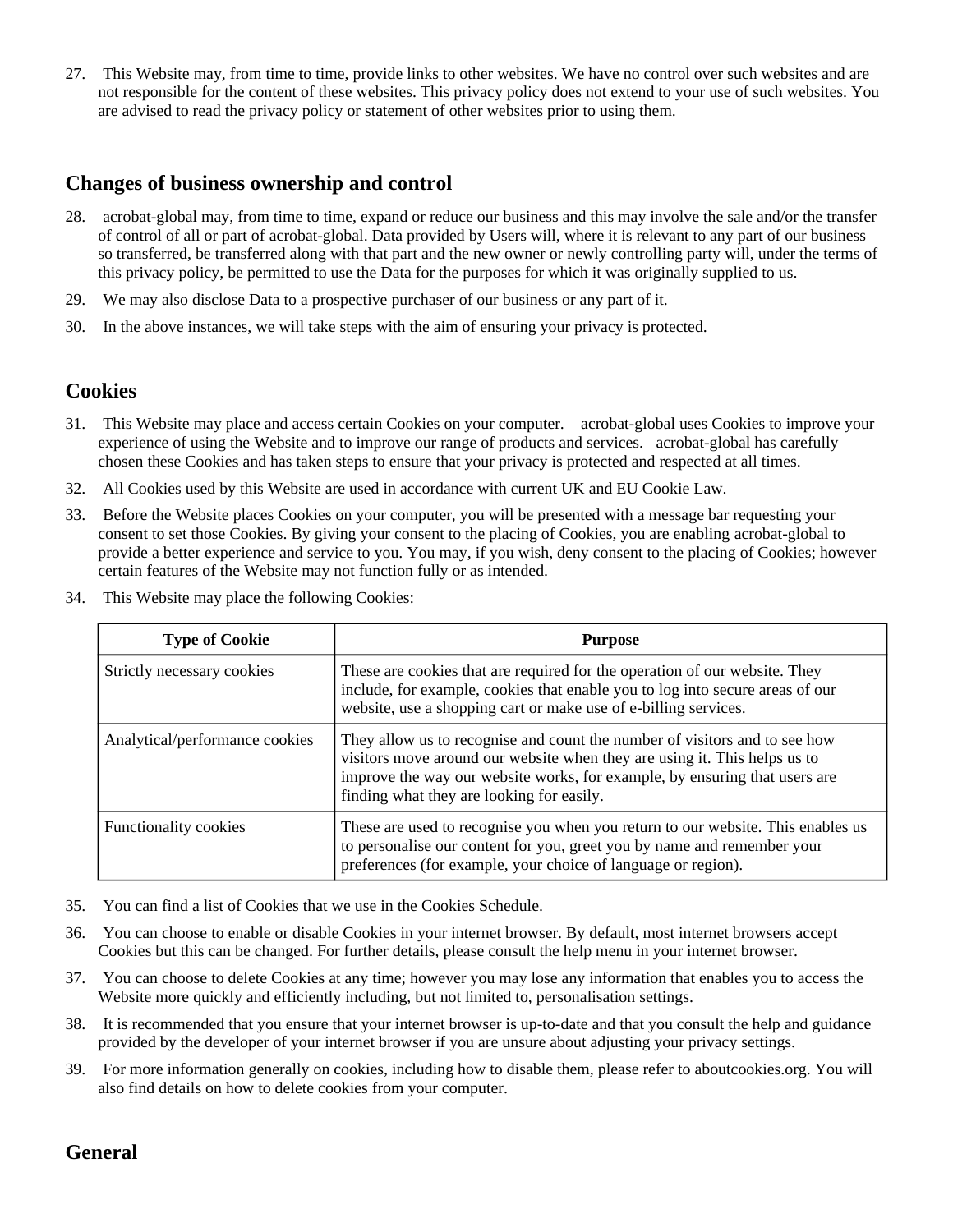- 40. You may not transfer any of your rights under this privacy policy to any other person. We may transfer our rights under this privacy policy where we reasonably believe your rights will not be affected.
- 41. If any court or competent authority finds that any provision of this privacy policy (or part of any provision) is invalid, illegal or unenforceable, that provision or part-provision will, to the extent required, be deemed to be deleted, and the validity and enforceability of the other provisions of this privacy policy will not be affected.
- 42. Unless otherwise agreed, no delay, act or omission by a party in exercising any right or remedy will be deemed a waiver of that, or any other, right or remedy.
- 43. This Agreement will be governed by and interpreted according to the law of England and Wales. All disputes arising under the Agreement will be subject to the exclusive jurisdiction of the English and Welsh courts.

# **Changes to this privacy policy**

44. acrobat-global reserves the right to change this privacy policy as we may deem necessary from time to time or as may be required by law. Any changes will be immediately posted on the Website and you are deemed to have accepted the terms of the privacy policy on your first use of the Website following the alterations.

You may contact acrobat-global by email at gaynoralevizos@gmail.com.

# **Attribution**

45. This privacy policy was created using a document from [Rocket Lawyer](https://www.rocketlawyer.com/gb/en/) (https://www.rocketlawyer.com/gb/en). **08 November 2019**